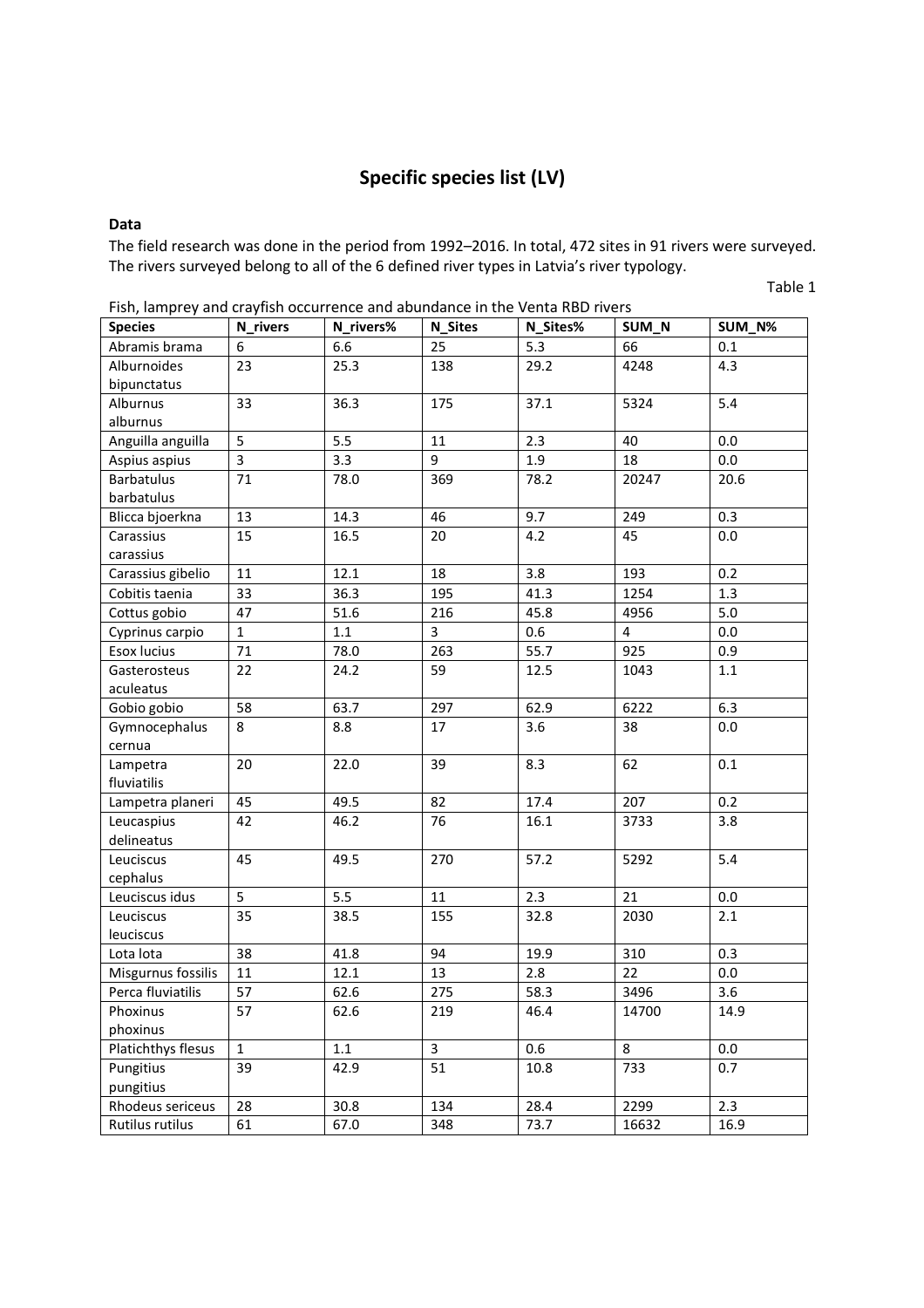| <b>Species</b>    | N_rivers       | N_rivers% | <b>N_Sites</b> | N_Sites% | SUM_N        | SUM_N% |
|-------------------|----------------|-----------|----------------|----------|--------------|--------|
| Sabanejewia       | 3              | 3.3       | 5              | 1.1      | 6            | 0.0    |
| baltica           |                |           |                |          |              |        |
| Salmo salar       | 8              | 8.8       | 95             | 20.1     | 2108         | 2.1    |
| Salmo fario       | 9              | 9.9       | 10             | 2.1      | 109          | 0.1    |
| Salmo trutta      | 42             | 46.2      | 131            | 27.8     | 2098         | 2.1    |
| Sander            |                | $\ddot{}$ | $\Omega$       | 0.0      | $\mathbf{0}$ | 0.0    |
| liucioperca       |                |           |                |          |              |        |
| <b>Scardinius</b> | 15             | 16.5      | 28             | 5.9      | 70           | 0.1    |
| erythrophthalmus  |                |           |                |          |              |        |
| Silurus glanis    |                | $+$       | $\Omega$       | 0.0      | $\Omega$     | 0.0    |
| Thymallus         | $\overline{2}$ | 2.2       | 6              | 1.3      | 57           | 0.1    |
| thymallus         |                |           |                |          |              |        |
| Tinca tinca       | 29             | 31.9      | 63             | 13.3     | 130          | 0.1    |
| Vimba vimba       | 6              | 6.6       | 45             | 9.5      | 334          | 0.3    |
| <b>SUM</b>        |                |           |                |          | 98383        | 100    |

Some species migrate into rivers during autumn (river lamprey) and winter-early spring seasons (river lamprey, smelt Osmerus eperlanus), when fish sampling is not carried. Their adults and fry stay in the rivers for only a short period (e.g. smelt, twite shad Alosa fallax). Rare species as Coregonus spp. and sabrefish Pelecus cultratus, also pikepearch and catfish Silurus glanis were reported as bycatch in commercial and recreational fisheries. However, part of these species are exploited by commercial and recreational fishery, their occurence in the river Venta RBD are well known.

All together at least 46 fish and lamprey species were found in the river Venta RBD in last decade, from which 40 species regularly recognized in the monitoring.

The number of species and their diversity in the river is determined by numerous ecological and anthropogenic factors. To determine the RBD rivers specific species list following data sorting criteria was used:

- the river catchment area above sampling site not exceed 1000 km<sup>2</sup>;
- only the data with high and good ecological status used.

Latvian Fish index (LVFI) has been developed as a set of multimetric indices depending on the river type at sampling place. Index based on deviation from modelled and predicted reference conditions, that is based on the evaluation of observed and expected status of fish community.

Index values are then compared with the observed fish and combined to provide an overall status of site/river. Method focuses on two different habitat types: salmonid and cyprinid.

Most of the fish metrics corresponds with classification of fishes into ecological guilds. Fish metrics assessed relative abundance of fishe's gravel spawners, fishes intolerant to oxygen depletion, relative number of lithophilic species, number of species belonging to salmonid waters and number of species reproducing in running water.

LVFI values compared with LTFI (Lithuania fish index) values demonstrated good compatibility (Table 2).

Table 2

| River type_Lit | LVFI salmonidsites | LVFI_cyprinidsites |
|----------------|--------------------|--------------------|
|                | $0.82$ (n=81)      | $0.72$ (n=81)      |
|                | $0.73(n=61)$       | $0.72$ (n=59)      |
|                | $0.73$ (n=89)      | $0.63$ (n=89)      |

#### Pearson correlations between LTFI and LVFI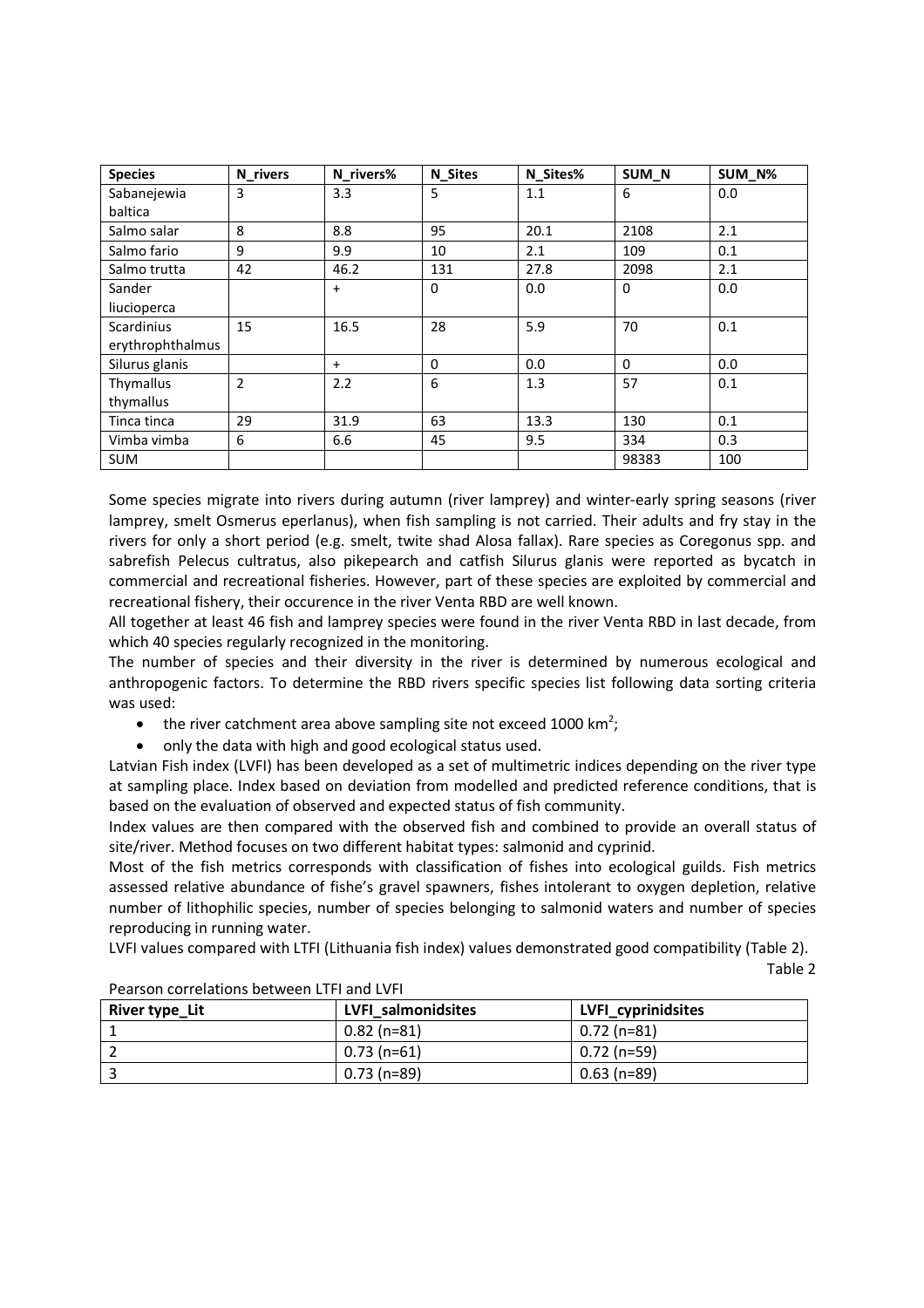In total 49 sites (fishing occasions) in 27 rivers qualified as good and high ecological status sites with less undisturbed fish community were species intolerant to oxygen depletion, gravel spawners and species belonging to salmonid waters dominating (Table 3).

Table 3

| <b>Species</b>     | N_rivers       | N_rivers% | <b>N_Sites</b> | N Sites%    | SUM_N          | SUM_N%      |
|--------------------|----------------|-----------|----------------|-------------|----------------|-------------|
| Abramis brama      | $\Omega$       | 0         | 0              | 0.0         | $\Omega$       | 0.0         |
| Alburnoides        | 12             | 44.4      | 23             | 46.9        | 1802           | 8.1         |
| bipunctatus        |                |           |                |             |                |             |
| Alburnus           | $\overline{7}$ | 25.9      | 15             | 30.6        | 217            | 1.0         |
| alburnus           |                |           |                |             |                |             |
| Anguilla anguilla  | $\mathbf{1}$   | 3.7       | $\overline{2}$ | 4.1         | $\overline{4}$ | 0.0         |
| Aspius aspius      | 0              | 0.0       | 0              | 0.0         | 0              | 0.0         |
| Barbatula          | 26             | 96.3      | 47             | 95.9        | 5273           | 23.6        |
| barbatula          |                |           |                |             |                |             |
| Blicca bjoerkna    | 0              | 0.0       | $\mathbf 0$    | 0.0         | $\pmb{0}$      | $\pmb{0}$   |
| Carassius          | $\mathbf 0$    | 0.0       | $\mathbf 0$    | 0.0         | $\mathbf 0$    | 0           |
| carassius          |                |           |                |             |                |             |
| Carassius gibelio  | $\overline{2}$ | 7.4       | $\overline{2}$ | 4.1         | $\overline{3}$ | $\mathbf 0$ |
| Cobitis taenia     | 8              | 29.6      | 17             | 34.7        | 47             | 0.2         |
| Cottus gobio       | 20             | 74.1      | 38             | 77.6        | 2559           | 11.5        |
| Cyprinus carpio    | 0              | 0.0       | $\mathbf 0$    | 0.0         | 0              | 0.0         |
| Esox lucius        | 12             | 44.4      | 12             | 24.5        | 27             | 0.1         |
| Gasterosteus       | 5              | 18.5      | 8              | 16.3        | 23             | 0.1         |
| aculeatus          |                |           |                |             |                |             |
| Gobio gobio        | 23             | 85.2      | 37             | 75.5        | 1275           | 5.7         |
| Gymnocephalus      | $\overline{0}$ | 0.0       | $\mathbf 0$    | 0.0         | $\mathbf 0$    | 0.0         |
| cernua             |                |           |                |             |                |             |
| Lampetra           | 12             | 44.4      | 20             | 40.8        | 27             | 0.1         |
| fluviatilis        |                |           |                |             |                |             |
| Lampetra planeri   | 15             | 55.6      | 24             | 49.0        | 97             | 0.4         |
| Leucaspius         | $\overline{3}$ | 11.1      | $\overline{3}$ | 6.1         | 10             | 0.0         |
| delineatus         |                |           |                |             |                |             |
| Leuciscus          | 17             | 63.0      | 27             | 55.1        | 352            | 1.6         |
| cephalus           |                |           |                |             |                |             |
| Leuciscus idus     | 0              | 0.0       | $\mathbf 0$    | 0.0         | $\mathbf 0$    | 0.0         |
| Leuciscus          | 13             | 48.1      | 21             | 42.9        | 362            | 1.6         |
| leuciscus          |                |           |                |             |                |             |
| Lota lota          | 12             | 44.4      | $14\,$         | 28.6        | 57             | 0.3         |
| Misgurnus fossilis | $\Omega$       | $0.0\,$   | 0              | 0.0         | 0              | 0.0         |
| Perca fluviatilis  | 12             | 44.4      | 15             | 30.6        | 81             | 0.4         |
| Phoxinus           | 26             | 96.3      | 48             | <b>98.0</b> | 7512           | 33.6        |
| phoxinus           |                |           |                |             |                |             |
| Platichthys flesus | $\mathbf{1}$   | 3.7       | $\mathbf{1}$   | 2.0         | $\mathbf{1}$   | 0.0         |
| Pungitius          | 5              | 18.5      | 5              | 10.2        | 20             | 0.1         |
| pungitius          |                |           |                |             |                |             |
| Rhodeus sericeus   | $\overline{4}$ | 14.8      | 9              | 18.4        | 34             | 0.2         |

Specific species list for good and high quality LVFI\_salmonidsites index (S<1000 km2)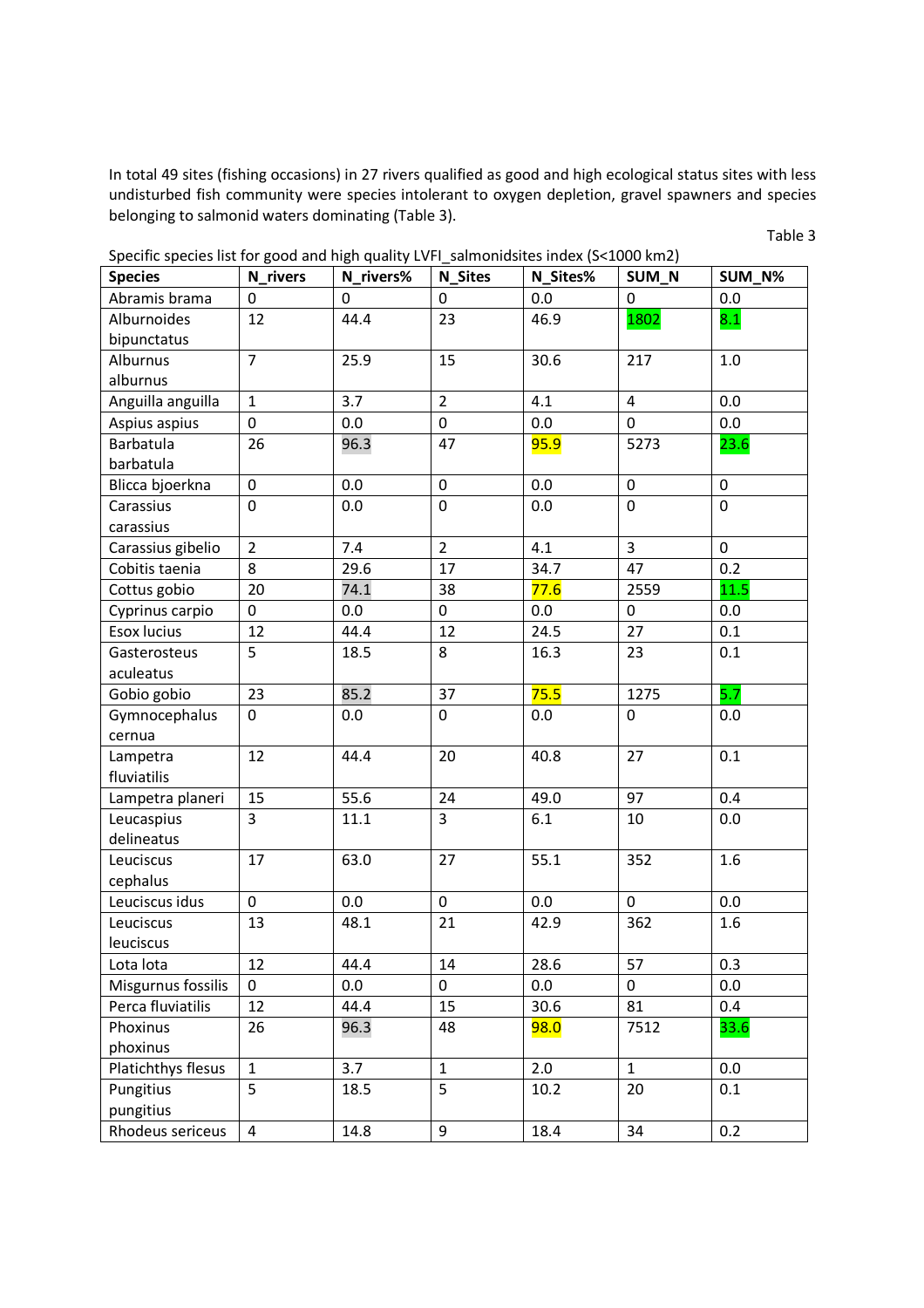| <b>Species</b>    | N_rivers       | N_rivers% | <b>N_Sites</b> | N_Sites% | SUM_N          | SUM_N% |
|-------------------|----------------|-----------|----------------|----------|----------------|--------|
| Rutilus rutilus   | 17             | 63.0      | 26             | 53.1     | 1013           | 4.5    |
| Sabanejewia       | 0              | 0.0       | $\mathbf 0$    | 0.0      | 0              | 0.0    |
| baltica           |                |           |                |          |                |        |
| Salmo salar       | 5              | 18.5      | 15             | 30.6     | 242            | 1.1    |
| Salmo fario       | $\mathbf{1}$   | 3.7       | $\mathbf{1}$   | 2.0      | 29             | 0.1    |
| Salmo trutta      | 24             | 88.9      | 41             | 83.7     | 1270           | 5.7    |
| Sander            | 0              | 0.0       | $\mathbf 0$    | 0        | $\Omega$       | 0.0    |
| liucioperca       |                |           |                |          |                |        |
| <b>Scardinius</b> | $\overline{3}$ | 11.1      | 3              | 6.1      | $\overline{4}$ | 0.0    |
| erythrophthalmus  |                |           |                |          |                |        |
| Silurus glanis    | $\mathbf{0}$   | 0.0       | $\mathbf 0$    | $\Omega$ | $\Omega$       | 0.0    |
| Thymallus         | $\overline{2}$ | 7.4       | $\overline{2}$ | 4.1      | 11             | 0.0    |
| thymallus         |                |           |                |          |                |        |
| Tinca tinca       | $\overline{2}$ | 7.4       | $\overline{2}$ | 4.1      | $\overline{2}$ | 0.0    |
| Vimba vimba       | 1              | 3.7       | $\overline{2}$ | 4.1      | 3              | 0.0    |
| <b>SUM</b>        | $N = 27$       |           | $N = 49$       |          | N=22537        |        |

More than 70% from the rivers

More than 70% from the sites

#### More than 5% from the number of fish

Such species as riffle minnow, stone loach, bullhead, gudgeon, minnow and trout occurred in largets part of the rivers and sites were forms 95% from the number of individuals in community (Table 3). 31 one river 60 fishing occasions/sites qualified as good and high ecological status sites with less undisturbed fish community were species reopars dominating (Table 4).

| $\frac{1}{2}$<br><b>Species</b> | N rivers       | N_rivers% | N Sites     | N_Sites% | SUM N          | SUM N% |
|---------------------------------|----------------|-----------|-------------|----------|----------------|--------|
| Abramis brama                   | 11             | 44.0      | 19          | 51.4     | $\Omega$       | 0.0    |
| Alburnoides                     | 11             | 44.0      | 19          | 51.4     | 1435           | 8.2    |
| bipunctatus                     |                |           |             |          |                |        |
| Alburnus                        | 11             | 44.0      | $\mathbf 0$ | 0.0      | 233            | 1.3    |
| alburnus                        |                |           |             |          |                |        |
| Anguilla anguilla               | $\mathbf{0}$   | 0.0       | $\Omega$    | 0.0      | $\Omega$       | 0.0    |
| Aspius aspius                   | $\overline{0}$ | 0.0       | 16          | 43.2     | $\mathbf{0}$   | 0.0    |
| Barbatulus                      | 25             | 100.0     | 36          | 97.3     | 3884           | 22.3   |
| barbatulus                      |                |           |             |          |                |        |
| Blicca bjoerkna                 | $\mathbf 0$    | 0.0       | $\Omega$    | 0.0      | $\Omega$       | 0.0    |
| Carassius                       | $\overline{0}$ | 0.0       | $\mathbf 0$ | 0.0      | $\mathbf 0$    | 0.0    |
| carassius                       |                |           |             |          |                |        |
| Carassius gibelio               | $\overline{3}$ | 12.0      | 3           | 8.1      | $\overline{3}$ | 0.0    |
| Cobitis taenia                  | 11             | 44.0      | 16          | 43.2     | 72             | 0.4    |
| Cottus gobio                    | 20             | 80.0      | 27          | 73.0     | 576            | 3.3    |
| Cyprinus carpio                 | $\Omega$       | 0.0       | $\Omega$    | 0.0      | $\Omega$       | 0.0    |
| <b>Esox Lucius</b>              | 13             | 52.0      | 18          | 48.6     | 62             | 0.4    |
| Gasterosteus                    | 3              | 12.0      | 4           | 10.8     | 16             | 0.1    |

Specific species list for good and high quality LVFI\_cyprinidsites index (S<1000km2)

Table 4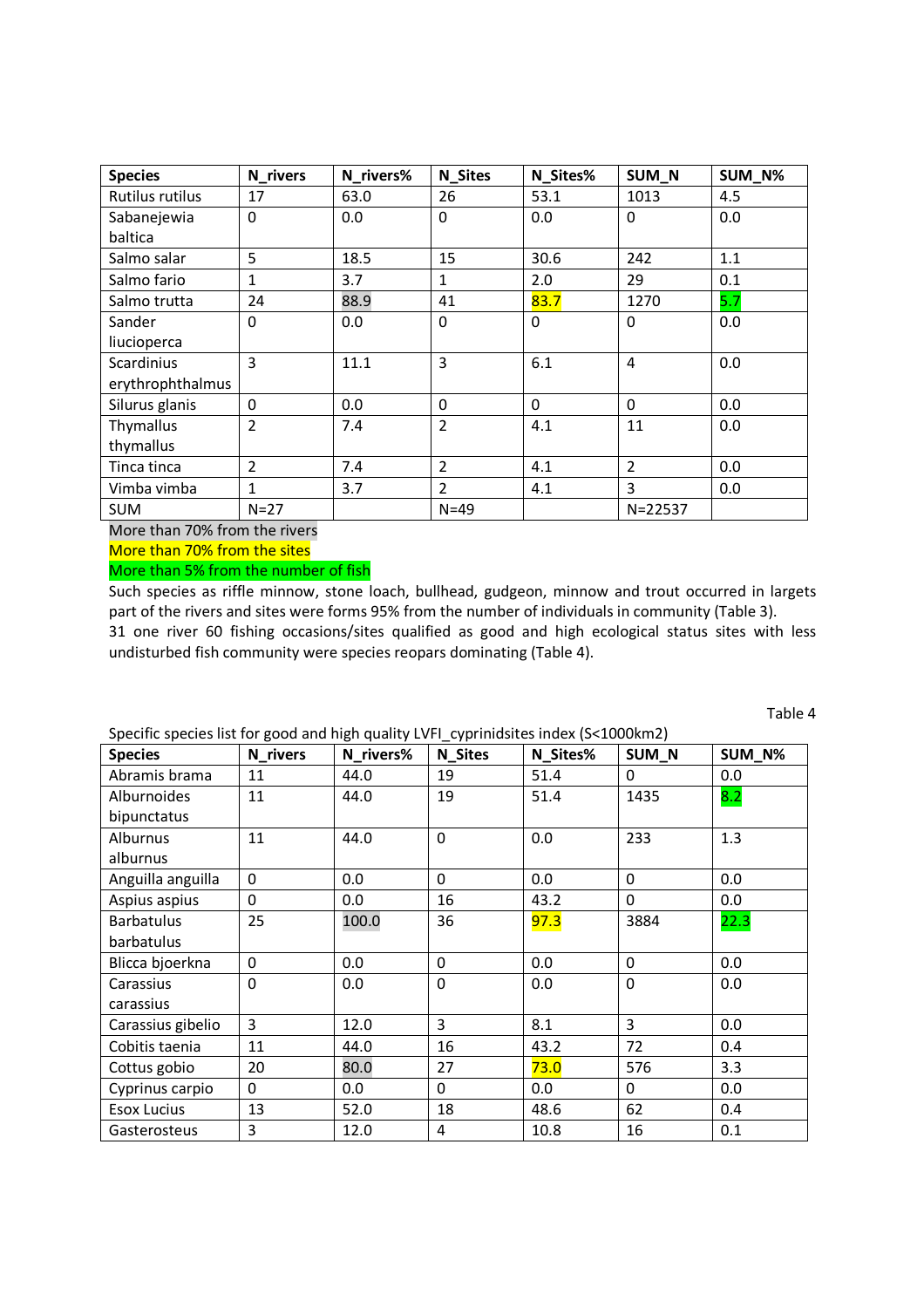| <b>Species</b>     | N_rivers                | N_rivers% | <b>N_Sites</b> | N_Sites% | SUM_N          | SUM_N%  |
|--------------------|-------------------------|-----------|----------------|----------|----------------|---------|
| aculeatus          |                         |           |                |          |                |         |
| Gobio gobio        | 21                      | 84.0      | 32             | 86.5     | 1276           | 7.3     |
| Gymnocephalus      | $\mathbf 0$             | 0.0       | $\pmb{0}$      | 0.0      | $\pmb{0}$      | 0.0     |
| cernua             |                         |           |                |          |                |         |
| Lampetra           | $\overline{7}$          | 28.0      | 9              | 24.3     | 9              | 0.1     |
| fluviatilis        |                         |           |                |          |                |         |
| Lampetra planeri   | 18                      | 72.0      | 21             | 56.8     | 67             | 0.4     |
| Leucaspius         | $\overline{7}$          | 28.0      | 9              | 24.3     | 821            | 4.7     |
| delineatus         |                         |           |                |          |                |         |
| Leuciscus          | 16                      | 64.0      | 23             | 62.2     | 315            | 1.8     |
| cephalus           |                         |           |                |          |                |         |
| Leuciscus idus     | $\mathbf 0$             | 0.0       | $\pmb{0}$      | 0.0      | $\pmb{0}$      | 0.0     |
| Leuciscus          | 14                      | 56.0      | 17             | 45.9     | 178            | $1.0\,$ |
| leuciscus          |                         |           |                |          |                |         |
| Lota lota          | 9                       | 36.0      | 10             | 27.0     | 41             | 0.2     |
| Misgurnus fossilis | $\pmb{0}$               | 0.0       | $\pmb{0}$      | 0.0      | $\mathbf 0$    | 0.0     |
| Perca fluviatilis  | 11                      | 44.0      | 15             | 40.5     | 86             | 0.5     |
| Phoxinus           | 25                      | 100.0     | 36             | 97.3     | 6310           | 36.3    |
| phoxinus           |                         |           |                |          |                |         |
| Platichthys flesus | $\mathbf 0$             | 0.0       | $\pmb{0}$      | 0.0      | $\pmb{0}$      | 0.0     |
| Pungitius          | $\overline{7}$          | 28.0      | $\overline{7}$ | 18.9     | 22             | 0.1     |
| pungitius          |                         |           |                |          |                |         |
| Rhodeus sericeus   | 8                       | 32.0      | 11             | 29.7     | 284            | 1.6     |
| Rutilus rutilus    | 19                      | 76.0      | 28             | 75.7     | 1572           | 9.0     |
| Sabanejewia        | 0                       | 0.0       | $\pmb{0}$      | 0.0      | $\pmb{0}$      | 0.0     |
| baltica            |                         |           |                |          |                |         |
| Salmo salar        | $\overline{2}$          | 8.0       | $\overline{2}$ | 5.4      | 5              | 0.0     |
| Salmo fario        | $\mathbf{1}$            | 4.0       | $\mathbf{1}$   | 2.7      | 29             | 0.2     |
| Salmo trutta       | 17                      | 68.0      | 20             | 54.1     | 80             | 0.5     |
| Sander             | $\pmb{0}$               | 0.0       | $\pmb{0}$      | 0.0      | $\pmb{0}$      | 0.0     |
| liucioperca        |                         |           |                |          |                |         |
| Scardinius         | $\overline{2}$          | 8.0       | $\overline{2}$ | 5.4      | 3              | 0.0     |
| erythrophthalmus   |                         |           |                |          |                |         |
| Silurus glanis     | $\pmb{0}$               | 0.0       | $\pmb{0}$      | 0.0      | $\mathbf 0$    | 0.0     |
| Thymallus          | $\mathbf{1}$            | 4.0       | $\overline{2}$ | 5.4      | 13             | 0.1     |
| thymallus          |                         |           |                |          |                |         |
| Tinca tinca        | $\overline{\mathbf{3}}$ | 12.0      | $\overline{3}$ | 8.1      | $\overline{3}$ | 0.0     |
| Vimba vimba        | 0                       | 0.0       | $\mathbf 0$    | 0.0      | 0              | 0.0     |
| <b>SUM</b>         | $N=31$                  |           | $N=60$         |          | $N = 17403$    |         |

### Table 5.

## List of species (number of fish/100m2)

| <b>LISE OF SPECIES (HUIHDEL OF HSH) IOOHILL</b> |                       |                |         |                              |   |              |  |  |
|-------------------------------------------------|-----------------------|----------------|---------|------------------------------|---|--------------|--|--|
|                                                 | Salmonid rivers/sites |                |         | <b>Cyprinid rivers/sites</b> |   |              |  |  |
| <b>Species</b>                                  | F%                    | N              | Stdev   | F%                           | N | <b>Stdev</b> |  |  |
| Abramis brama                                   |                       | $\#$ DIV $/0!$ | #DIV/0! |                              |   |              |  |  |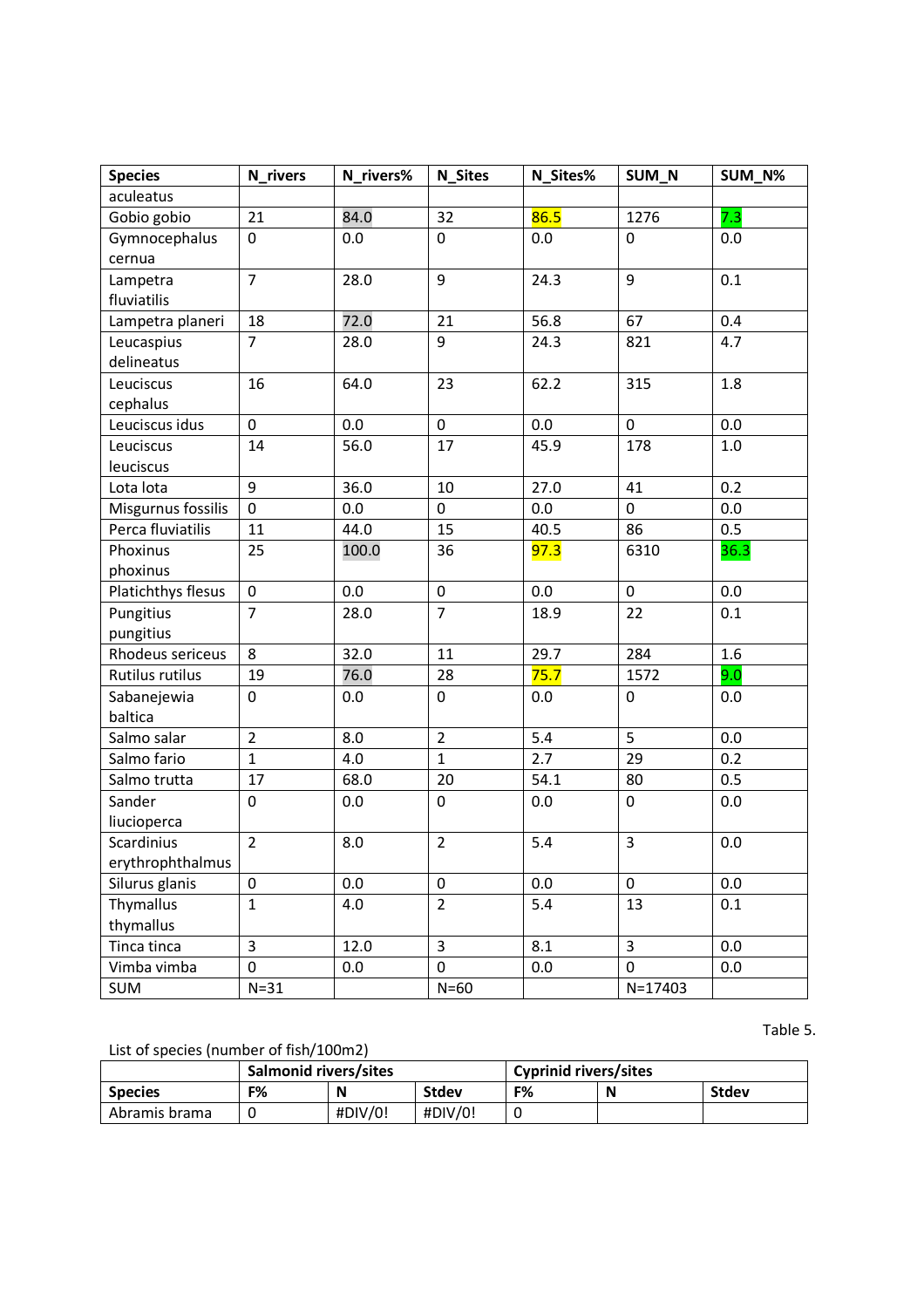|                    | Salmonid rivers/sites |              | <b>Cyprinid rivers/sites</b> |                  |      |              |
|--------------------|-----------------------|--------------|------------------------------|------------------|------|--------------|
| <b>Species</b>     | F%                    | $\mathsf{N}$ | <b>Stdev</b>                 | F%               | N    | <b>Stdev</b> |
| Alburnoides        | 47                    | 25.6         | 27.0                         | 51               | 30.9 | 33.3         |
| bipunctatus        |                       |              |                              |                  |      |              |
| Alburnus           | 31                    | 3.9          | 4.0                          | 43               | 5.3  | 5.5          |
| alburnus           |                       |              |                              |                  |      |              |
| Anguilla anguilla  | 4                     | 0.8          | 0.6                          | $\boldsymbol{0}$ |      |              |
| Aspius aspius      | 0                     | #DIV/0!      | #DIV/0!                      | $\pmb{0}$        |      |              |
| <b>Barbatulus</b>  | 96                    | 40.6         | 46.8                         | 97               | 37.8 | 41.6         |
| barbatulus         |                       |              |                              |                  |      |              |
| Blicca bjoerkna    | 0                     | #DIV/0!      | #DIV/0!                      | $\boldsymbol{0}$ |      |              |
| Carassius          | $\mathbf 0$           | #DIV/0!      | #DIV/0!                      | 8                | 0.6  | 0.3          |
| carassius          |                       |              |                              |                  |      |              |
| Carassius gibelio  | $\overline{4}$        | 0.4          | 0.0                          | 5                | 2.0  | 2.2          |
| Cobitis taenia     | 35                    | 0.9          | 0.6                          | 43               | 1.6  | 2.0          |
| Cottus gobio       | 78                    | 27.7         | 37.8                         | 73               | 10.2 | 13.1         |
| Cyprinus carpio    | $\mathbf 0$           | #DIV/0!      | #DIV/0!                      | $\pmb{0}$        |      |              |
| <b>Esox Lucius</b> | 24                    | 0.8          | 0.5                          | 49               | 1.4  | 1.3          |
| Gasterosteus       | 16                    | 1.2          | 1.6                          | 11               | 1.7  | 2.2          |
| aculeatus          |                       |              |                              |                  |      |              |
| Gobio gobio        | 76                    | 12.3         | 13.3                         | 87               | 16.2 | 14.9         |
| Gymnocephalus      | 0                     | #DIV/0!      | #DIV/0!                      | $\mathbf 0$      |      |              |
| cernua             |                       |              |                              |                  |      |              |
| Lampetra           | 41                    | 0.6          | 0.6                          | 24               | 0.4  | 0.1          |
| fluviatilis        |                       |              |                              |                  |      |              |
| Lampetra planeri   | 49                    | 1.6          | 2.9                          | 57               | 1.4  | 2.8          |
| Leucaspius         | 6                     | 1.8          | 1.3                          | 24               | 43.8 | 122.9        |
| delineatus         |                       |              |                              |                  |      |              |
| Leuciscus          | 55                    | 5.0          | 6.6                          | 62               | 4.8  | 6.3          |
| cephalus           |                       |              |                              |                  |      |              |
| Leuciscus idus     | 0                     | #DIV/0!      | #DIV/0!                      | $\pmb{0}$        |      |              |
| Leuciscus          | 43                    | 5.5          | 6.0                          | 46               | 3.8  | 3.9          |
| leuciscus          |                       |              |                              |                  |      |              |
| Lota lota          | 29                    | 1.6          | $1.2$                        | 27               | 1.6  | 1.5          |
| Misgurnus fossilis | 0                     | #DIV/0!      | #DIV/0!                      | 0                |      |              |
| Perca fluviatilis  | 31                    | 2.4          | 2.6                          | 41               | 2.7  | 3.6          |
| Phoxinus           | 98                    | 66.2         | 58.7                         | 97               | 80.0 | 63.0         |
| phoxinus           |                       |              |                              |                  |      |              |
| Platichthys flesus | $\overline{2}$        | 0.4          | #DIV/0!                      |                  |      |              |
| Pungitius          | 10                    | 2.2          | 2.4                          | 19               | 1.7  | 2.1          |
| pungitius          |                       |              |                              |                  |      |              |
| Rhodeus sericeus   | 18                    | 1.6          | 1.9                          | 30               | 12.2 | 21.8         |
| Rutilus rutilus    | 53                    | 11.6         | 14.3                         | 76               | 20.7 | 27.7         |
| Sabanejewia        | 0                     | #DIV/0!      | #DIV/0!                      | 0                |      |              |
| baltica            |                       |              |                              |                  |      |              |
| Salmo salar        | 31                    | 6.0          | 6.6                          | 5                | 0.9  | 0.9          |